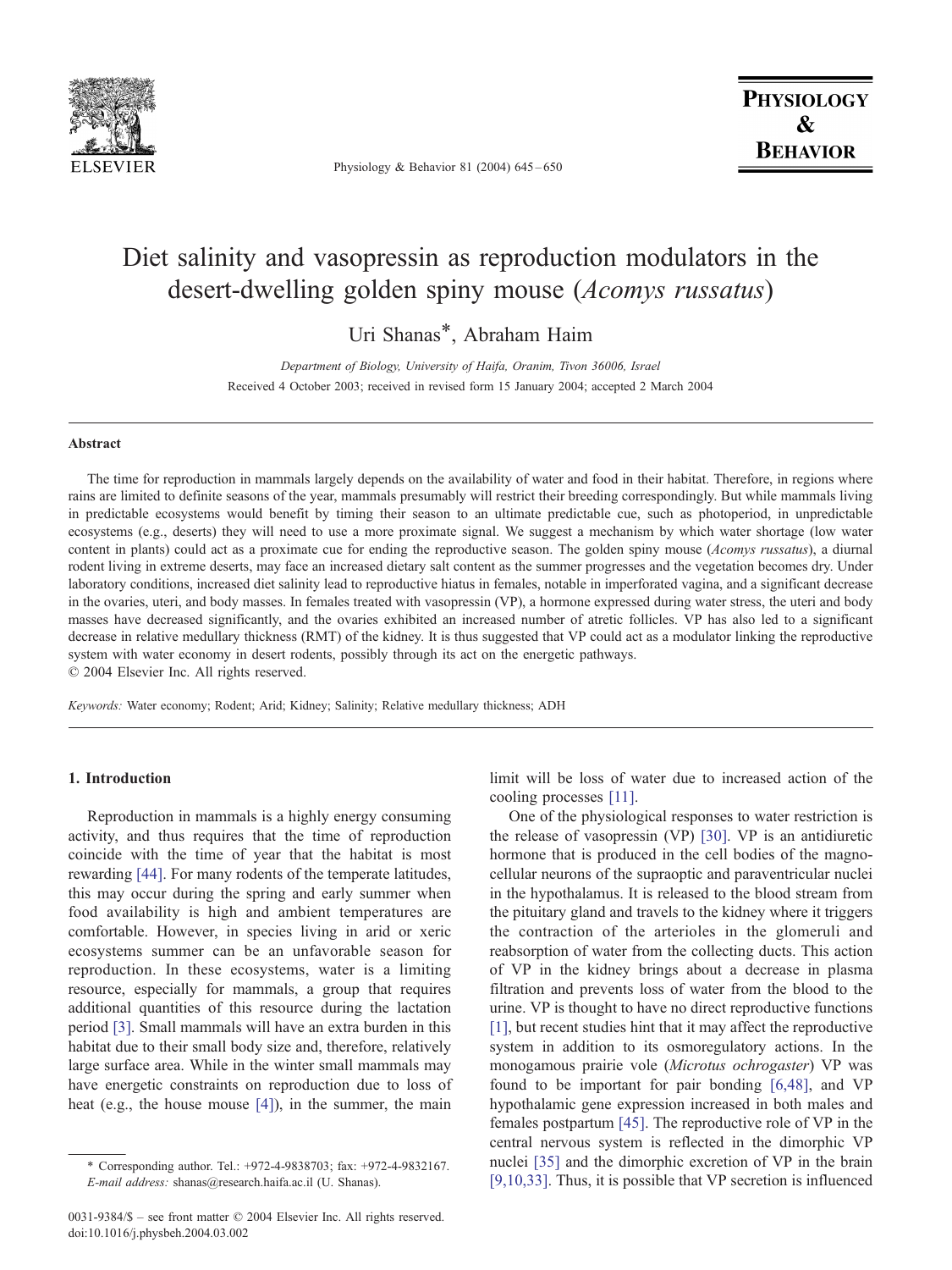<span id="page-1-0"></span>by sex hormones. Indeed, in humans, plasma VP is reported lowest during and just after menstruation, when estradiol and progesterone concentrations are low, and high at the time of ovulation when these hormones peak [\[14\].](#page-5-0) In rats, both VP secretion and responsiveness to VP were affected by gender and by the estrus cycle of the female [\[10\].](#page-5-0)

In earlier experiments designed to examine the effect of increased osmotic load on physiological parameters of common spiny mice (Acomys cahirinus) [\[40\],](#page-5-0) we noticed that females that consumed a diet high in salt content had imperforated vaginas (unpublished observations). We therefore hypothesized that the reproductive system could be directly affected by factors that regulate the water balance and osmotic systems.

To study the direct effect of water stress and VP on reproduction we chose to work with the golden spiny mouse (Acomys russatus), a small desert rodent that is highly adapted to xeric conditions [\[19\].](#page-5-0) Golden spiny mice are omnivorous, feeding on plants and invertebrates, with a special preference for snails as an additional source of water [\[26\].](#page-5-0) They breed throughout the year in laboratory conditions; however, in nature they were observed to breed between April and July [\[26\].](#page-5-0) Their ability to concentrate urine and their low resting metabolic rates are part of an adaptation to cope with diurnal activity and extreme conditions in their habitat [\[16,41\].](#page-5-0) This species has also showed enhanced performance in replenishing VP in the pituitary gland under dry condition [\[7\].](#page-5-0) A. russatus lives in habitats where free water is not available. Consequently it will depend on preformed water from animals (such as land snails and arthropods) and from the vegetation it consumes. During the summer the vegetation in the desert ecosystem is expected to have increased particle (or osmotic) concentration due to high evaporation of water and limited water recharge [\[15,17,25\].](#page-5-0) This may be especially emphasized in drought years that could sometimes occur successively. Therefore, omnivorous animals such as A. russatus that feed on desert plants face an increasing osmotic load as the dry season progresses. Under such conditions, reproduction hiatus may be favorable. In this study we simulated end of summer osmotic loads by challenging the animals with saline solutions [\[23,37\],](#page-5-0) or by a VP treatment, and followed the response of the females' reproductive tract.

# 2. Materials and methods

# 2.1. Animals

Adult female golden spiny mice (A. russatus) were obtained from the breeding colony of the Department of Biology, University of Haifa at Oranim and were housed individually in plastic cages  $(35 \times 25 \times 15$  cm) with sawdust as bedding. Animals were kept at room temperature with 14L/10D light cycle, and were offered rat chow and fresh carrots (which supplied the water needs) when they were not undergoing experimentation. Animals were kept for 40 days before experimentation commenced to establish that they were not pregnant. Only females with perforated vagina were selected for the experiments.

## 2.2. Effect of increased diet salinity on vaginal opening

Females  $(n=7)$  were kept on a diet of rat chow and 2% agar gel (20 g of dry agar dissolved in 1000 ml of deionized water) as a source of water. We simulated osmotic stress that



Fig. 1. (a) Percentage of experimental group  $(1)$  and control  $(0.9%)$  group  $(1)$  with perforated vagina at the end of the acclimation period to different dietary salinities. Lines represent the body mass  $(\pm S.E.)$  of females from the experimental  $(\pm \blacksquare \rightarrow )$  and control  $(\pm \square \rightarrow )$  groups. (b) Masses of ovaries and uteri  $(\pm$  S.E.) at the end of the experiment in experimental ( $\blacksquare$ ) and control ( $\Box$ ) groups.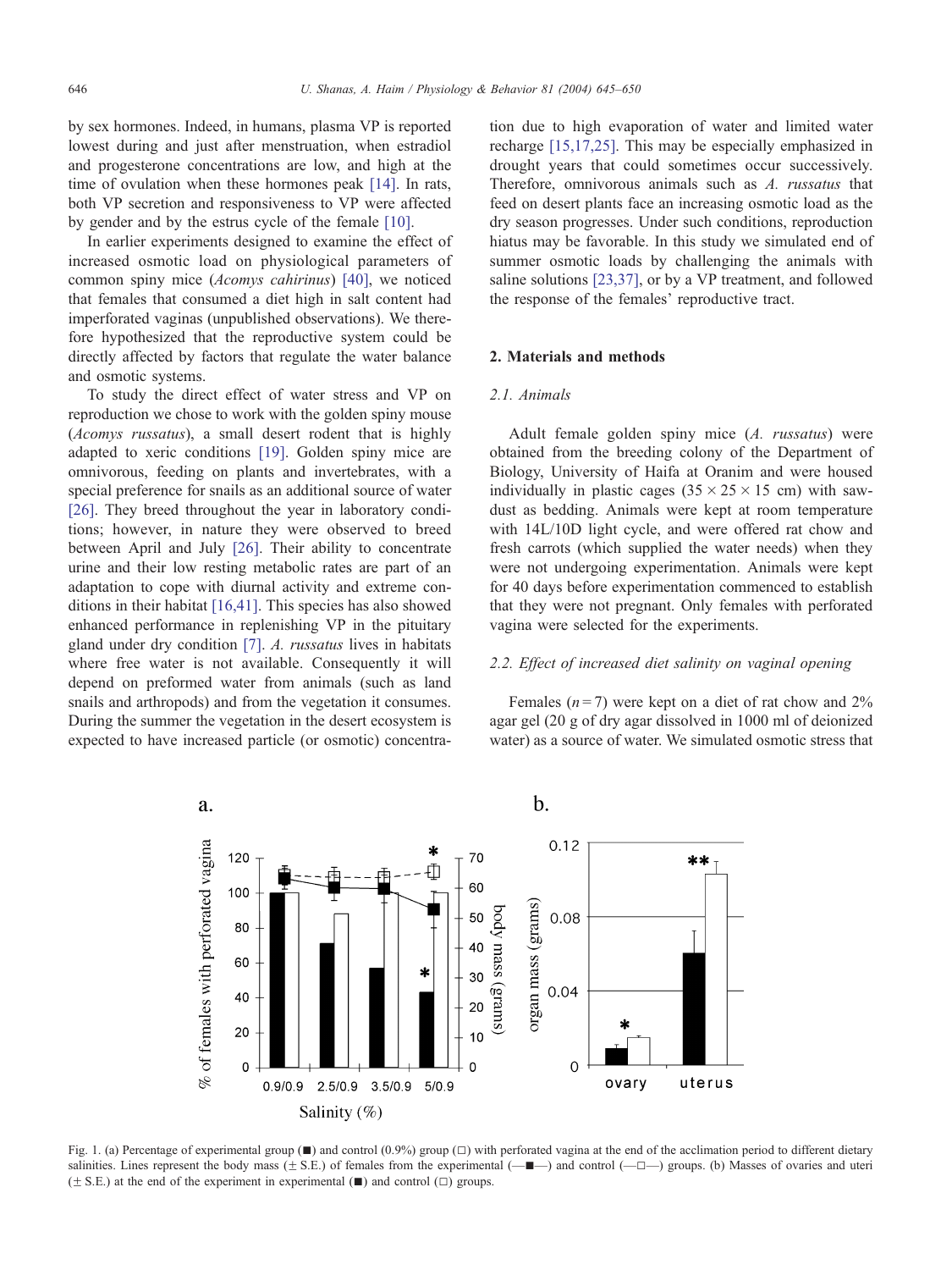<span id="page-2-0"></span>desert animals may experience in the wild by dissolving increasing concentrations of NaCl in the agar. The salt concentration was increased from 0.9% to 2.5%, 3.5%, and 5%. These values have been used in previous studies to increase urine osmolality [\[37\].](#page-5-0) Each acclimation period to a specific salinity lasted 10 days, after which the female's vagina was scored as perforated or imperforated. Animals' body mass was examined every 2 days to monitor and prevent sharp decreases in mass. Control females  $(n=8)$ were kept under the same conditions except that the animals received carrots as a source of water instead of the agar gel. They were scored at the same time as the experimental group. At the end of the last acclimation period five animals from each group were randomly chosen and were euthanized by a short exposure to  $CO<sub>2</sub>$ . The ovaries and uteri were excised, cleaned of excess adipose and connective tissues, and weighed.

## 2.3. Effect of VP on reproductive status

We set three groups of females (experimental, recovery, and control,  $n = 5$  in each) and provided them with rat chow (Koffolk, Israel) and carrot. The animals were injected intraperitoneally every 3 days at 10:00 h with 50 Ag VP/kg body mass (Sigma) (experimental and recovery), or with a similar volume of saline (0.05 ml, control) for 3 weeks. The injected VP dose was similar to injected doses used in behavioral studies in mice (e.g. [Ref. \[8\]\)](#page-5-0). Animals of the experimental and control groups were weighed and sacrificed by  $CO<sub>2</sub>$  after the 3-week period at about 1000 h. The recovery animals were sacrificed after an additional 3 weeks during which no injections were applied. The ovaries, uteri, adrenals, and kidneys were excised from all animals, cleaned, and weighed. The ovaries were immersed for fixation in



Fig. 2. Change in body mass (a), the mass of the adrenals (b), ovaries (c) and uteri (d) (proportional to body mass), and RMT (e) in experimental  $(\blacksquare)$ , control ( $\Box$ ), and recovery ( $\Box$ ) groups (\* P<.05, \*\*\* P<.001, one-tailed t test).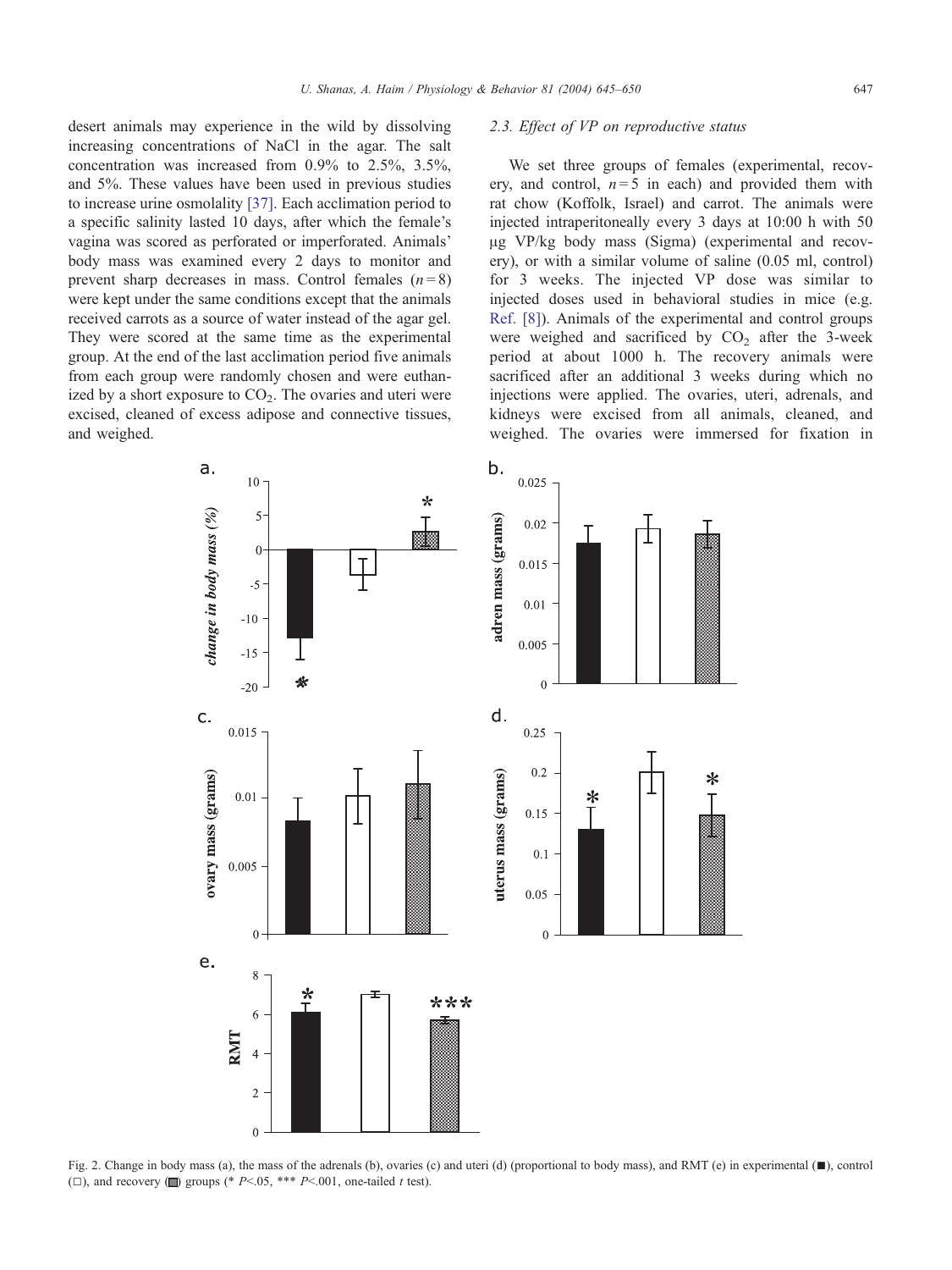neutral buffered formalin (NBF) [\[34\]](#page-5-0) until they were processed for histological examination. The experiments were conducted during the winter and spring of 2001.

## 2.4. Relative medullary thickness (RMT)

Immediately after the two kidneys were removed and cleaned we measured their length  $(l)$ , width  $(w)$ , and thickness  $(t)$ . They were then cut longitudinally and the width of the medulla was measured with a digital caliper. RMT was medullated for each kidney as:  $10 \times \text{(modulla width)} / \sqrt[3]{lwt}$ according to [Ref. \[43\],](#page-5-0) and for each animal we averaged the RMT of the two kidneys.

## 2.5. Histological procedures and analysis

The ovaries were removed from the NBF solution after 48 h and placed in phosphate buffer. Subsequently, the tissues were processed and embedded in paraffin, cut serially  $(8 \mu m)$ , and stained with hematoxylin and eosin. Every fifth section was mounted and examined under an Olympus CH2 microscope. Follicles of the ovaries were scored and counted as primary, secondary, antral, and corpora lutea. Atretic follicles were defined histologically based on the parameters determined by Byskov [\[5\].](#page-5-0)

#### 2.6. Statistical analysis

Statistical analysis was carried out using a computer software for Macintosh, Statview 5. Proportions of females with perforated vagina at increasing salinities were compared using Harber proportion correction for  $\chi^2$  test [\[49\].](#page-5-0) Body masses, organ masses, number of atretic follicles, and kidney RMTs were compared between treated and untreated females using a t test. A value of  $P < 0.05$  was considered significant.

# 3. Results

# 3.1. Effect of diet salinity on reproductive status

Increasing the concentration of salt in the water source resulted in a significant ( $P < .05$ , one-tailed  $\chi^2$  test at 5% salinity) decrease of percentage of females whose vagina remained perforated, while no change in vagina perforation was noted in control females [\(Fig. 1a\).](#page-1-0) Treated animals generally lost body mass, and one of the seven females had to be removed from the experiment after it lost 30% of its initial body mass when acclimated to 3.5% salinity. The treated females had a significant decrease in body mass compared to control ( $P < .05$ , one-tailed t test, [Fig. 1a\)](#page-1-0). The mass of the ovaries and of the uteri decreased significantly in the experimental group ( $P < .05$  and  $P < .01$ , respectively, one-tailed  $t$  test; [Fig. 1b\)](#page-1-0). Moreover, ovaries and uteri weighed less in treated animals compared to control when their mass was calculated as a percentage of body mass



Fig. 3. The number of follicles in the ovaries of experimental  $(\blacksquare)$ , control ( $\Box$ ) and recovery ( $\Box$ ) groups (\*\* P<.01, one-tailed t test).

(ovaries, experimental vs. control: 0.018% vs. 0.024%; uteri, experimental vs. control: 0.12% vs. 0.17%).

## 3.2. Effect of VP on reproductive status

VP treatment did not affect the vaginal perforation of the treated females, as only one of the females in the experimental group had an imperforated vagina at the end the experiment. It appears that VP treatment leads to a significant decrease of females' body mass ( $P < .05$ , onetailed  $t$  test, [Fig. 2a\)](#page-2-0), but adrenal glands and ovaries had no change in their mass [\(Fig. 2b and c\).](#page-2-0) A significant decrease in the mass of the uteri was noted in the experimental group [\(Fig. 2d\).](#page-2-0)

Body mass of the recovery group regained and even exceeded its initial values. The recovery group did not differ from the experimental group with respect to adrenal and ovary mass. Uterus mass of the recovery group was not regained and, similar to the experimental group, was significantly lower than the control.

In the ovaries of VP-treated females, there were significantly more atretic follicles as compared with control or with the recovery group (Fig. 3,  $P < 0.01$ , one-tailed t test). However, no difference was found in the number of viable follicles among the groups.

## 3.3. Effect of VP on kidney morphology

RMT decreased significantly ( $P < .05$ , one-tailed t test) in females treated with VP [\(Fig. 2e\)](#page-2-0) and continued to decrease in the recovery group.

## 4. Discussion

The golden spiny mouse is well adapted to xeric conditions [\[16,41\].](#page-5-0) When dietary salt content increases,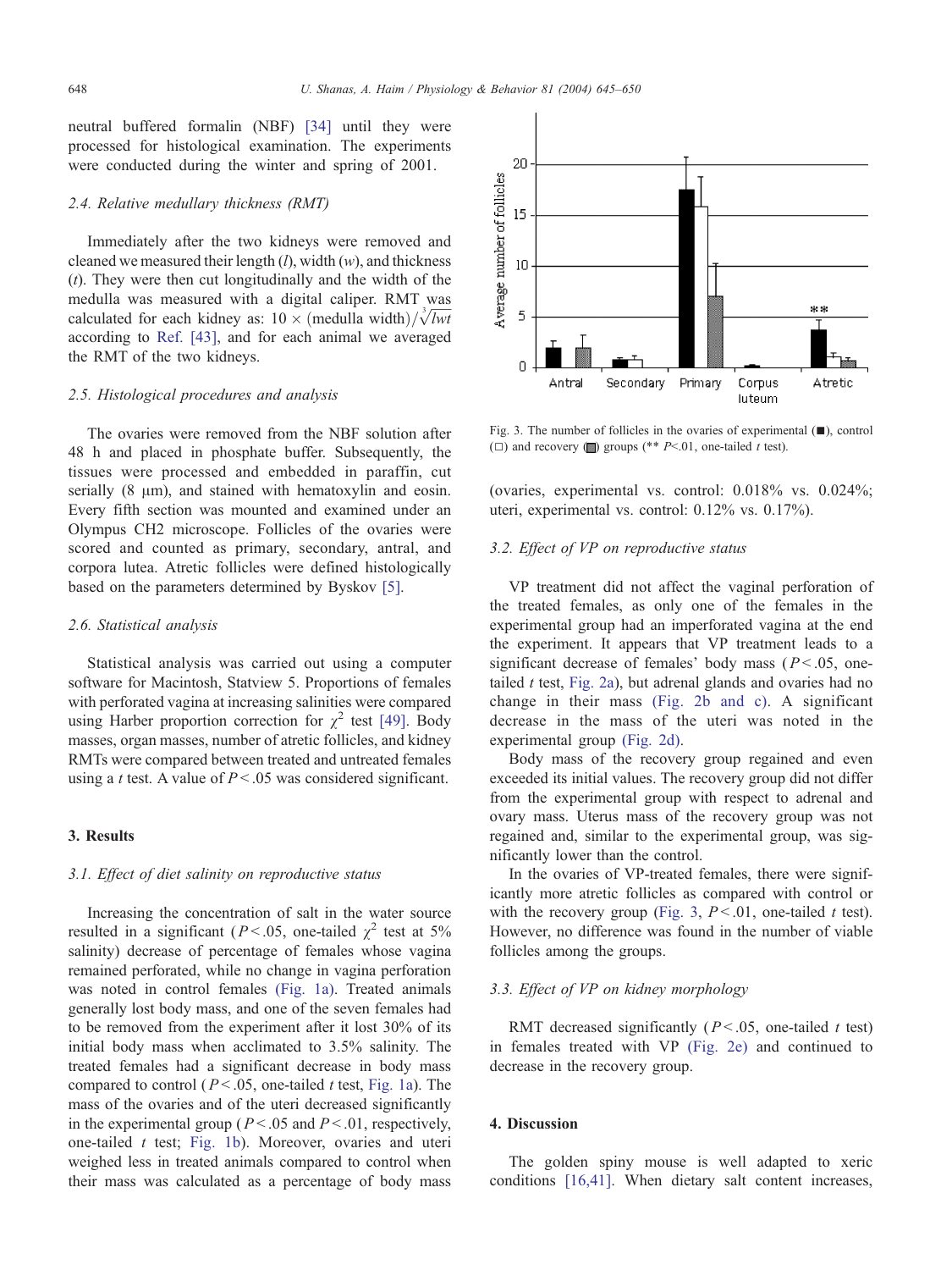the mouse will respond through a significant increase of urine osmolality and a decrease in resting metabolic rate and body mass [\[37\].](#page-5-0) Our study shows that although A. russatus is well adapted to survive high salt concentrations in its diet, its fecundity will be impaired, as reflected by the increased number of females with imperforated vagina.

In desert habitats, when the summer progresses, the ambient conditions for reproduction become unfavorable for mammals. It is thus advantageous for desert species to halt their reproductive activity at this time, and thereby save those limited resources, such as water, for lifesupporting activities. For example, the sexual activity of female fat sand rats (Psammomys obesus) was found to be correlated with rainfall and rain days [\[13\].](#page-5-0) Water can be a limiting resource for rodents living in mesic ecosystems as well. The California mouse (Peromyscus californicus) that is abundant in chaparrals and woodlands (mesic environments with long, dry periods) reproduces during the rainy winter season [\[47\].](#page-5-0) In this species, photoperiod and food availability failed, while water availability succeeded in regulating its unusual timing of reproduction [\[31\].](#page-5-0) In several mesic species, a midsummer breeding hiatus has been observed. In deer mice (Peromyscus maniculatus), water restriction significantly reduced testicular mass and spermatogenic activities when compared to mice with free access to water [\[27\].](#page-5-0) Water restriction was also effective in reducing reproductive activity in male prairie vole (M. ochrogaster) and in male wild mice (*Mus musculus*) but not in the laboratory strain [\[28\].](#page-5-0) Therefore, it has been suggested that water availability can serve as a reliable cue as well as a proximate factor for reproduction hiatus  $[27-29,42]$ . However, the mechanism for this response has never been revealed.

The severe ambient conditions during the summer forces rodents like A. russatus to consume increasing amounts of vegetative products or to prey on land snails and other invertebrates to satiate their water requirements. However, increased vegetation consumption during the summer may lead to an increase in salt consumption, leading to increased blood osmolality. When we simulated end of summer conditions in the laboratory by providing high salt content in the animals' diet, we observed that reproduction was impaired, but in addition we also observed a decrease in body mass (see also [Refs. \[19,37\]](#page-5-0) for Acomys, and [Refs. \[19,32,39\]](#page-5-0) for other species). It is therefore possible that the observed alterations in reproductive parameters found in this study were not caused directly by the increased blood osmolality but resulted from decreased body mass, which has previously been correlated with fecundity [\[3,20\].](#page-5-0) Alternatively, as increased blood osmolality stimulates peripheral and central release of VP [\[18,21,33\],](#page-5-0) it is possible that VP itself will convey the message of increased blood osmolality to the reproductive system.

Administrating VP to A. russatus females for 3 weeks resulted in reduced body mass, reduced uteri mass, and a significant increase in the number of atretic follicles in the ovaries. These results suggest that VP could serve as a good candidate for sending the message of water shortage to the reproductive system. Several studies reported the occurrence of VP receptors in the reproductive tract [\[22,24\].](#page-5-0) However, oxytocin receptors are also present in the reproductive tract [\[24\];](#page-5-0) thus the structural similarity of these two hormones could possibly cause the injected VP to act upon these receptors as well.

Reproductive failure is a classic symptom of stress [\[2\],](#page-5-0) and VP could also act on the reproductive system as a classic stressor. This hormone can stimulate adrenocorticotropic hormone (ACTH) secretion [\[2\]](#page-5-0) that stimulates synthesis and release of glucocorticoids. It was noted, for example, that in stressed cows VP showed the same blood concentration time course as do other known stressors, such as corticotropin releasing hormone (CRH) [\[12\].](#page-5-0) We did not find differences in the mass of the adrenal gland between VP-injected animals and control, suggesting that VP did not dramatically affect the hypothalamic – pituitary-adrenal axis.

Surprisingly, VP caused a significant decrease in body mass. Therefore, it is likely that VP can affect the reproductive system through the energetic pathways. Future experiments will have to examine whether the decrease in body mass is through reduced food consumption or perhaps increased metabolic rate. Robinson et al. [\[36\]](#page-5-0) reported similar effects on reproduction of a related hormone, oxytocin. However, no record was given to the effect of oxytocin on body mass in that study, and therefore the mode of action of oxytocin on the reproductive system also needs to be elucidated.

This experiment also revealed a significant reduction in the RMT of the kidney as a result of VP injections. Apparently, the time for recover was not sufficient for the kidney medulla to regain its initial size, as in the recovery group the RMT of the kidney continued to decrease. The size of the kidney's medulla can serve as a reliable sign of the kidney performance. Thick medullas are typical of desert animals [\[11,38,46\]](#page-5-0) having elevated capabilities to concentrate urine by building an osmotic gradient along an extended loop of Henle. The addition of exogenous VP increases water absorption in the collecting duct. This increase in water absorption can compensate for a shrink in the length of the loop of Henle.

In conclusion, we describe here two novel effects of VP and suggest that water can serve as a proximate cue to the reproduction season through the action of VP.

#### Acknowledgements

We thank Ms. Arian Wallach for her assistance in maintaining the animal colony.